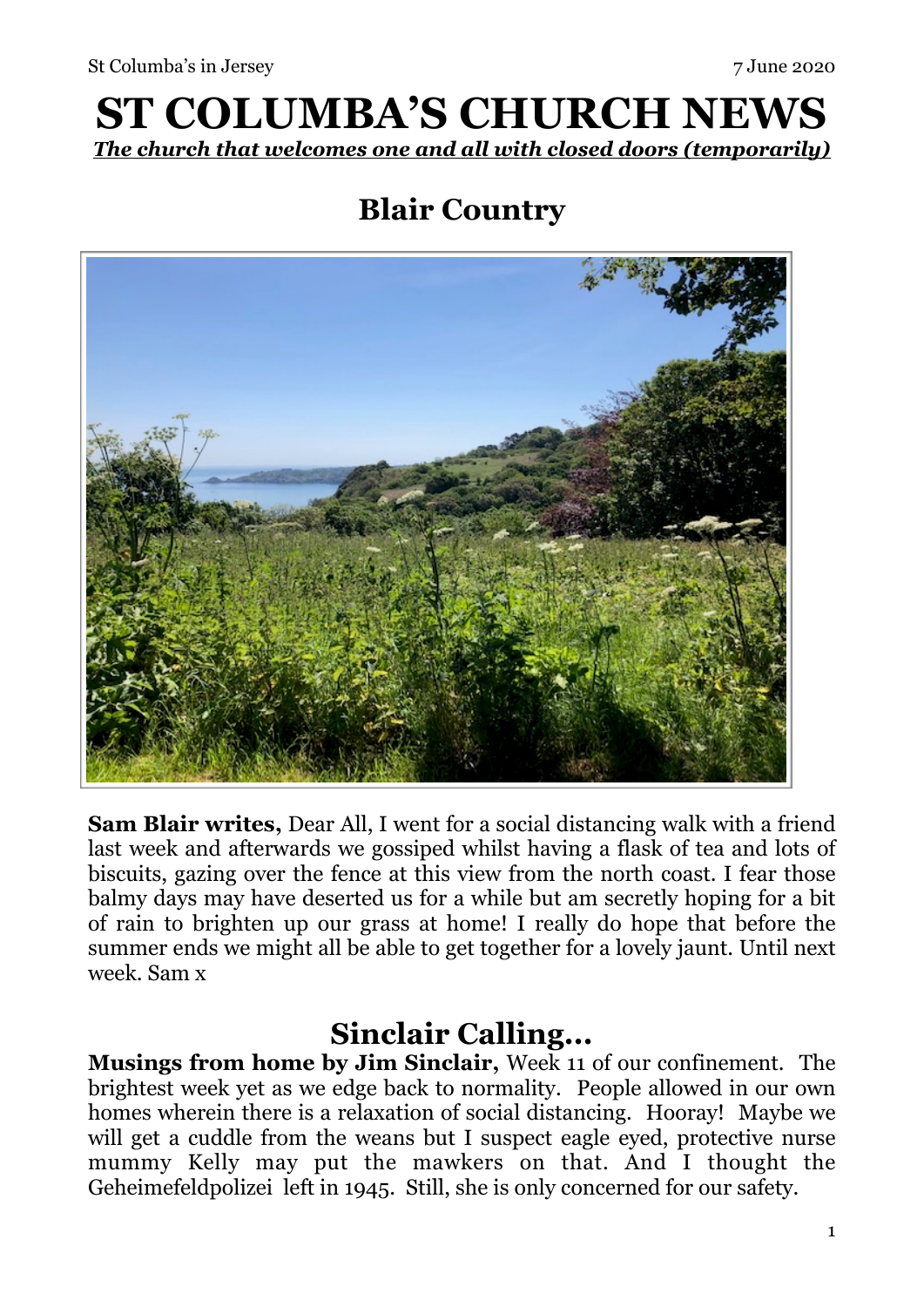Speaking of the weans, I was surprised at the efficiency of the staff of La Moye school in their organisation of home teaching. They set the weans work daily (via the witchcraft of t'interweb natch). This is done , sent back and the teacher marks and returns it. It really is impressive as is mummy Kelly's determination that those two do a full day's schooling, believe me they do a full day.

Last week for our first beach sojourn of the year - what weather! - we foolishly attempted to get to Plemont. Utter chaos. It's many decades since either of us has been there. Needless to say the traffic and parking arrangements were a fiasco and we cut our losses and ended up on Greve de Lecq. Bozo here forgot his book and grumpily sat staring wistfully out across the sea. I always think of Greve as the back-to-front beach as the sun is always at your back if you face the sea. The beach was mobbed. I wonder how many people will really want to go back to work when this eventually ends?

It was nice to see our preacher - Rev Mr Twaddle - last Sunday was a man of finesse and footballing discernment, having graced the hallowed terraces of Ibrox to see the Rangers team in which Jim Baxter played.

And no, we didn't get a cuddle from the weans but we were inside their house. Progress indeed.

## **Classifieds**

**Columba Kids! -** A new twenty-minute online church for children starting this week. Contact our minister for how to join!

### **Jackie, Marianne and Caroline News**

This week we received correct answers from Caroline Ludlow and Gill Lanyon. Jackie Horne was close in the colours quiz. However, the answer to the question: Snooker player who has played in many World finals but never won was Jimmy WHITE. Jackie went with Stephen Hendry which she admirably linked to HENNA. So, congratulations to this week's top three - Gill, Caroline & Jackie.

Answers: 1. Baloo (Blue), 2. Purple, 3. Pink, 4. Indigo, 5. Brown, 6. Green, 7. White, 8. Scarlett, 9. Yellow, 10. Vermillion

#### **This Week's Competition**

This week's competition is Famous Landmarks, simply guess the landmark from the clues below:

1. Although it is only 10 metres high, you can see it from 18 miles away! It was the first one in the British Isles to be made from concrete and was described by Victor Hugo as the 'herdsman of the waves.'